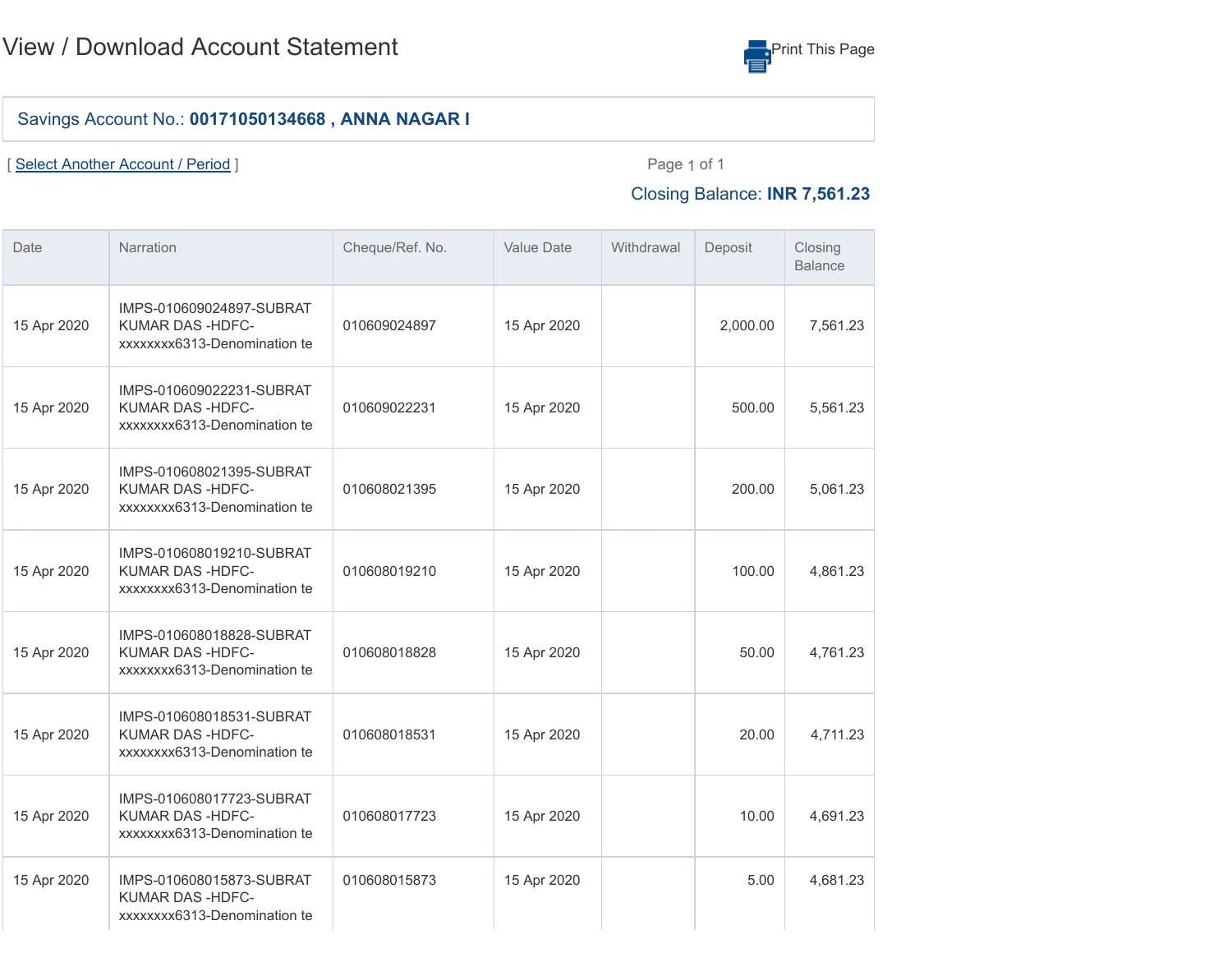| 15 Apr 2020 | IMPS-010608004927-SUBRAT<br>KUMAR DAS-HDFC-<br>xxxxxxx6313-Money denominat | 010608004927 | 15 Apr 2020 | 2.00     | 4,676.23 |
|-------------|----------------------------------------------------------------------------|--------------|-------------|----------|----------|
| 15 Apr 2020 | IMPS-010608003551-SUBRAT<br>KUMAR DAS-HDFC-<br>xxxxxxx6313-Money denominat | 010608003551 | 15 Apr 2020 | 1.00     | 4,674.23 |
| 15 Apr 2020 | IMPS-010608550467-DAS<br>JASHSWINI-HDFC-<br>xxxxxxxxxx2467-                | 010608550467 | 15 Apr 2020 | 2,000.00 | 4,673.23 |
| 15 Apr 2020 | IMPS-010608549795-DAS<br>JASHSWINI-HDFC-<br>xxxxxxxxxx2467-                | 010608549795 | 15 Apr 2020 | 500.00   | 2,673.23 |
| 15 Apr 2020 | IMPS-010608549332-DAS<br>JASHSWINI-HDFC-<br>xxxxxxxxxx2467-                | 010608549332 | 15 Apr 2020 | 200.00   | 2,173.23 |
| 15 Apr 2020 | IMPS-010608548641-DAS<br>JASHSWINI-HDFC-<br>xxxxxxxxxx2467-                | 010608548641 | 15 Apr 2020 | 100.00   | 1,973.23 |
| 15 Apr 2020 | IMPS-010608548084-DAS<br>JASHSWINI-HDFC-<br>xxxxxxxxxx2467-                | 010608548084 | 15 Apr 2020 | 50.00    | 1,873.23 |
| 15 Apr 2020 | IMPS-010608547332-DAS<br>JASHSWINI-HDFC-<br>xxxxxxxxxx2467-                | 010608547332 | 15 Apr 2020 | 20.00    | 1,823.23 |
| 15 Apr 2020 | IMPS-010608546900-DAS<br>JASHSWINI-HDFC-<br>xxxxxxxxxx2467-                | 010608546900 | 15 Apr 2020 | 10.00    | 1,803.23 |
| 15 Apr 2020 | IMPS-010608546193-DAS<br>JASHSWINI-HDFC-<br>xxxxxxxxxx2467-                | 010608546193 | 15 Apr 2020 | 5.00     | 1,793.23 |
| 15 Apr 2020 | IMPS-010608545429-DAS<br>JASHSWINI-HDFC-<br>xxxxxxxxxx2467-                | 010608545429 | 15 Apr 2020 | 2.00     | 1,788.23 |